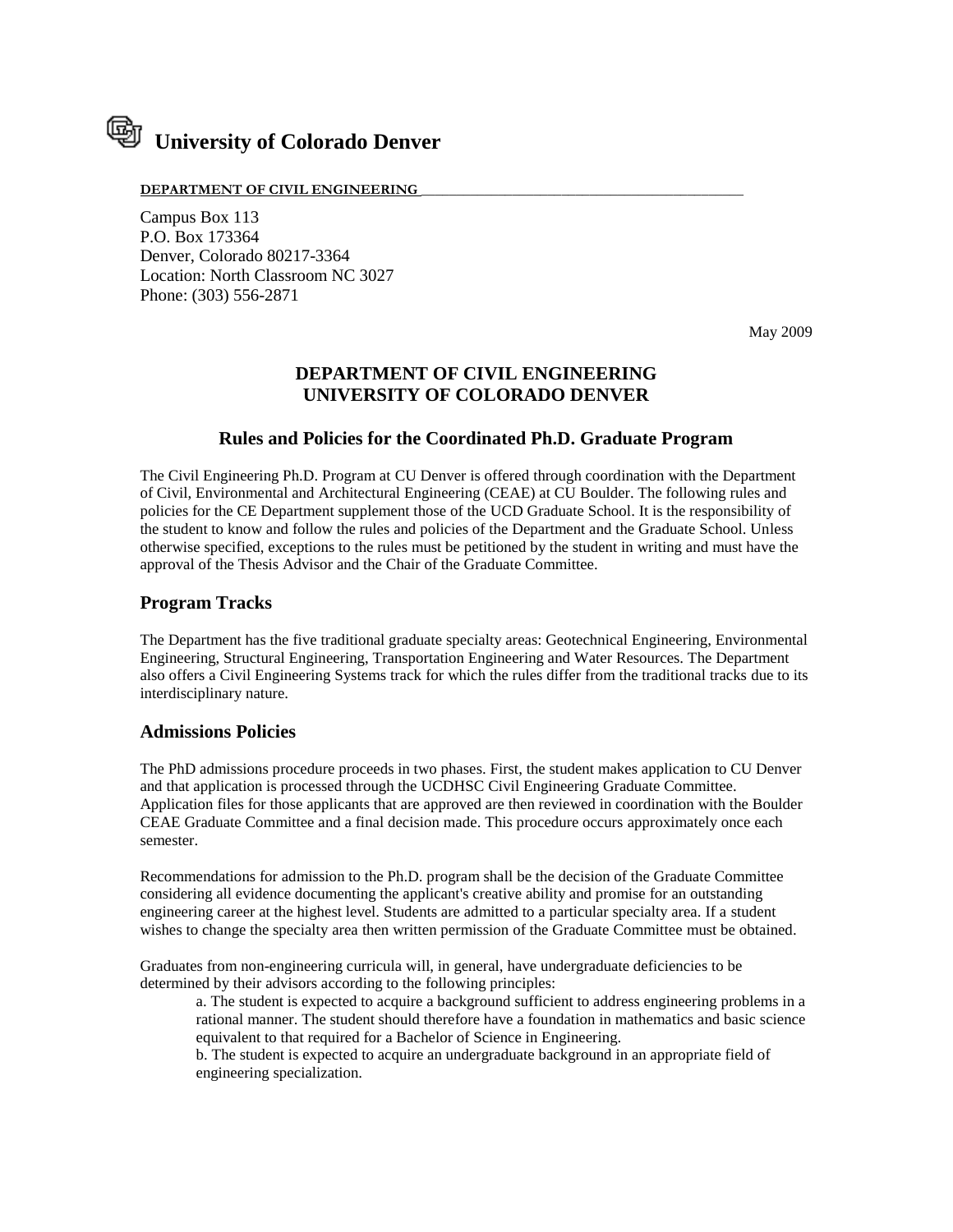Each of the program areas has established undergraduate deficiency requirements (available from the UCD Department of Civil Engineering).

## **Advising**

All students are urged to determine a Thesis Advisor and a research theme at the earliest opportunity. Students who have not identified a Thesis Advisor may not be admitted to the PhD program. The Thesis Advisor will be a person with whom the student will work closely in preparing a degree program, finding a research topic for the dissertation, naming the advisory committee members, etc., and will be responsible for: (a) for determining course deficiencies, if any, (b) approving a degree plan for the student, and (c) monitoring the advisee's academic progress. When approved by the Thesis Advisor, this becomes the student's degree plan and is filed in the student's departmental record. Changes to the degree plan require the approval of the Thesis Advisor. Change of the specialty area of study and/or the Thesis Advisor will require approval of the Graduate Committee.

# **Graduate Coursework**

## **Courses for Credit**

In accordance with Graduate School Rules, a minimum of 30 semester hours of course work at the 5000 level or above is required for the Ph.D. The program of study would be defined by the student's advisor in collaboration with CU graduate faculty having interest in the student's research theme. For any of the five traditional tracks, at least 9 hours of graduate credit must be taken at the Boulder CEAE Department. For the CE Systems track, at least 3 hours of graduate credit must be taken at the Boulder CEAE Department.

Up to 15 semester hours of 5000 level or above course work or above may be transferred from another institution and applied toward the 30 hours minimum course work requirement. For a student who has obtained an M.S. degree at the University of Colorado (Denver or Boulder campus), up to 21 semester hours of 5000 level or above course work may be transferred.

In accord with the Rules of the Graduate School, 30 hours of dissertation research credit are required.

## **Quality of Graduate Level Work**

The minimum requirements for level of academic work are contained in the Rules of the Graduate School. Decisions regarding whether or not a student must repeat a course, or substitute another course as a result of receiving a grade less than B- are the responsibility of the academic advisor. (See Repeating a Course in the Graduate School Rules).

A student who fails to do satisfactory work will be subject to suspension from the Graduate School by the Graduate Dean.

## **Language Requirement**

The Department does not have a foreign language requirement.

## **Thesis Advisor and Committee**

The student shall select a Thesis Advisor who is willing to supervise his/her thesis; this should occur at the time of application to the program. The Thesis Advisor must be a member of the resident graduate faculty in Civil Engineering at UCD. If the student cannot find a Thesis Advisor, he/she will not be admitted to the PhD Program. An Advisory and Examination Committee shall be formed when the student is prepared for the Comprehensive Examination (see below). For any of the traditional tracks, the student's committee shall be comprised of at least 5 members of the graduate faculty, two of whom are from the Boulder CEAE Department and another member from outside the Denver CE or Boulder CEAE departments. For the CE